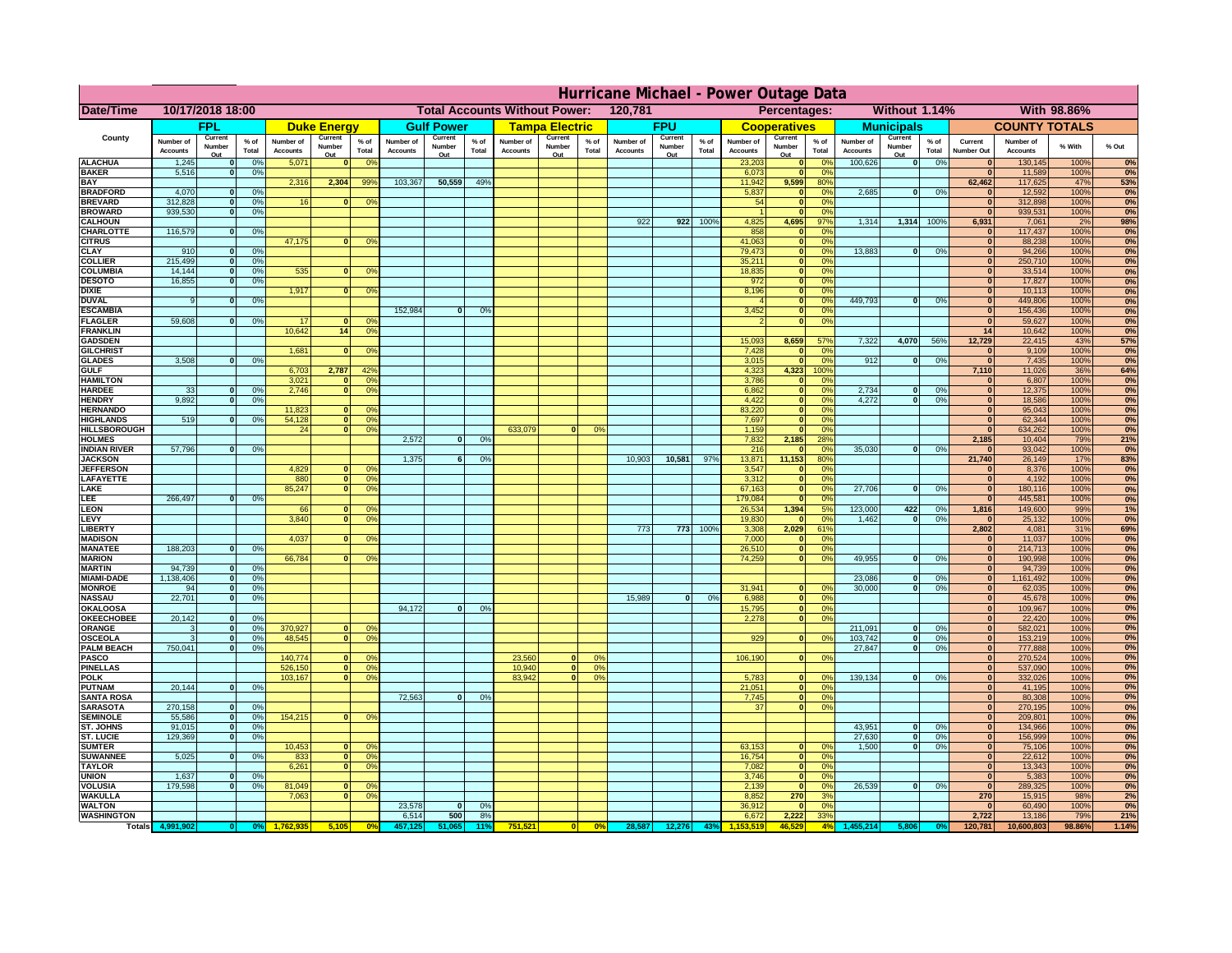# 10/17/2018 6:00 PM Hurricane Michael

| <b>Power Provider</b>                   | <b>County</b>       | <b>Number of Customers</b> | <b>Current Number Out</b> | <b>Outage Percentage</b> | <b>Estimated Restore Time</b> |
|-----------------------------------------|---------------------|----------------------------|---------------------------|--------------------------|-------------------------------|
|                                         |                     |                            |                           |                          |                               |
| <b>Gulf Power Company</b>               | BAY                 | 103,367                    | 50,559                    | 48.91%                   | >5 days                       |
| West Florida Electric Cooperative, Inc. | <b>JACKSON</b>      | 13,824                     | 11,106                    | 80.34%                   | >5 days                       |
| Florida Public Utilities Corporation    | <b>JACKSON</b>      | 10,903                     | 10,581                    | 97.05%                   | >5 days                       |
| Gulf Coast Electric Cooperative, Inc.   | BAY                 | 11,942                     | 9,599                     | 80.38%                   | >5 days                       |
| Talquin Electric Cooperative, Inc.      | GADSDEN             | 15,093                     | 8,659                     | 57.37%                   | 72                            |
| Gulf Coast Electric Cooperative, Inc.   | <b>GULF</b>         | 4,323                      | 4,323                     | 100.00%                  | >5 days                       |
|                                         |                     |                            |                           |                          |                               |
| City of Quincy                          | <b>GADSDEN</b>      | 4,768                      | 3,401                     | 71.33%                   | >5 days                       |
| West Florida Electric Cooperative, Inc. | CALHOUN             | 2,977                      | 2,852                     | 95.80%                   | >5 days                       |
| <b>Duke Energy</b>                      | <b>GULF</b>         | 6,703                      | 2,787                     | 41.58%                   | 48                            |
| Duke Energy                             | BAY                 | 2,316                      | 2,304                     | 99.48%                   | TBD                           |
| West Florida Electric Cooperative, Inc. | <b>HOLMES</b>       | 7,539                      | 2,185                     | 28.98%                   | >5 days                       |
| Talquin Electric Cooperative, Inc.      | <b>LIBERTY</b>      | 3,308                      | 2,029                     | 61.34%                   | >5 days                       |
| Gulf Coast Electric Cooperative, Inc.   | CALHOUN             | 1,848                      | 1,843                     | 99.73%                   | >5 days                       |
|                                         |                     |                            |                           |                          |                               |
| West Florida Electric Cooperative, Inc. | WASHINGTON          | 4,235                      | 1,430                     | 33.77%                   | >5 days                       |
| Talquin Electric Cooperative, Inc.      | <b>LEON</b>         | 26,534                     | 1,394                     | 5.25%                    | 48                            |
| City of Blountstown                     | CALHOUN             | 1,314                      | 1,314                     | 100.00%                  | >5 days                       |
| Florida Public Utilities Corporation    | <b>CALHOUN</b>      | 922                        | 922                       | 100.00%                  | >5 days                       |
| Gulf Coast Electric Cooperative, Inc.   | WASHINGTON          | 2,437                      | 792                       | 32.50%                   | >5 days                       |
| Florida Public Utilities Corporation    | <b>LIBERTY</b>      | 773                        | 773                       | 100.00%                  | >5 days                       |
|                                         | GADSDEN             |                            | 669                       |                          |                               |
| Chattahoochee Electric                  |                     | 1,163                      |                           | 57.52%                   | >5 days                       |
| <b>Gulf Power Company</b>               | <b>WASHINGTON</b>   | 6,514                      | 500                       | 7.68%                    | $24$                          |
| City of Tallahassee                     | LEON                | 123,000                    | 422                       | 0.34%                    | 48                            |
| Talquin Electric Cooperative, Inc.      | <b>WAKULLA</b>      | 8,852                      | 270                       | 3.05%                    | 24                            |
| Gulf Coast Electric Cooperative, Inc.   | <b>JACKSON</b>      | 47                         | 47                        | 100.00%                  | >5 days                       |
| <b>Duke Energy</b>                      | <b>FRANKLIN</b>     | 10,642                     | 14                        | 0.13%                    | $24$                          |
| <b>Gulf Power Company</b>               |                     |                            | 6                         | 0.44%                    | $24$                          |
|                                         | <b>JACKSON</b>      | 1,375                      |                           |                          |                               |
| Central Florida Electric Cooperative    | <b>ALACHUA</b>      | 875                        | $\mathbf 0$               | 0.00%                    | <b>TBD</b>                    |
| Central Florida Electric Cooperative    | <b>DIXIE</b>        | 7,595                      | 0                         | 0.00%                    | TBD                           |
| Central Florida Electric Cooperative    | <b>GILCHRIST</b>    | 7,424                      | $\mathbf 0$               | 0.00%                    | Restored                      |
| Central Florida Electric Cooperative    | LAFAYETTE           | 9                          | 0                         | 0.00%                    | TBD                           |
| Central Florida Electric Cooperative    | LEVY                | 17,513                     | $\mathbf 0$               | 0.00%                    | Restored                      |
| Central Florida Electric Cooperative    | <b>MARION</b>       | 9                          | 0                         | 0.00%                    | TBD                           |
|                                         | <b>HOLMES</b>       | 293                        | $\mathbf 0$               | 0.00%                    | Restored                      |
| Choctawhatchee Electric Cooperative     |                     |                            |                           |                          |                               |
| Choctawhatchee Electric Cooperative     | <b>OKALOOSA</b>     | 15,795                     | 0                         | 0.00%                    | Restored                      |
| Choctawhatchee Electric Cooperative     | <b>SANTA ROSA</b>   | 201                        | $\mathbf 0$               | 0.00%                    | Restored                      |
| Choctawhatchee Electric Cooperative     | <b>WALTON</b>       | 36,812                     | 0                         | 0.00%                    | Restored                      |
| City of Alachua                         | <b>ALACHUA</b>      | 4,426                      | $\mathbf 0$               | 0.00%                    | <b>TBD</b>                    |
| City of Bartow                          | POLK                | 11,790                     | $\pmb{0}$                 | 0.00%                    | TBD                           |
| City of Bushnell                        | <b>SUMTER</b>       | 1,500                      | $\mathbf 0$               | 0.00%                    | <b>TBD</b>                    |
| City of Clewiston                       | <b>HENDRY</b>       | 4,272                      | 0                         | 0.00%                    | TBD                           |
| City of Fort Meade                      | <b>POLK</b>         | 2,379                      | $\mathbf 0$               | 0.00%                    | <b>TBD</b>                    |
| City of Havana                          | GADSDEN             |                            | 0                         | 0.00%                    |                               |
|                                         |                     | 1,391                      |                           |                          | Restored                      |
| City of Leesburg                        | LAKE                | 22,000                     | $\mathbf 0$               | 0.00%                    | <b>TBD</b>                    |
| City of Moore Haven                     | <b>GLADES</b>       | 912                        | 0                         | 0.00%                    | TBD                           |
| City of Mount Dora                      | LAKE                | 5,706                      | $\mathbf 0$               | 0.00%                    | <b>TBD</b>                    |
| City of Newberry                        | <b>ALACHUA</b>      | 1,727                      | 0                         | 0.00%                    | <b>TBD</b>                    |
| City of Starke                          | <b>BRADFORD</b>     | 2,685                      | $\mathbf 0$               | 0.00%                    | <b>TBD</b>                    |
| City of Vero Beach                      | <b>INDIAN RIVER</b> | 35,030                     | $\mathbf 0$               | 0.00%                    | TBD                           |
| City of Wauchula                        | HARDEE              | 2,734                      | $\pmb{0}$                 | 0.00%                    | TBD                           |
|                                         |                     |                            |                           |                          |                               |
| City of Williston                       | LEVY                | 1,462                      | 0                         | 0.00%                    | TBD                           |
| City of Winter Park                     | ORANGE              | 13,941                     | $\mathsf{O}\xspace$       | 0.00%                    | <b>TBD</b>                    |
| Clay Electric Cooperative               | <b>ALACHUA</b>      | 22,328                     | 0                         | 0.00%                    | TBD                           |
| Clay Electric Cooperative               | <b>BAKER</b>        | 2,476                      | $\mathsf{O}\xspace$       | 0.00%                    | TBD                           |
| Clay Electric Cooperative               | <b>BRADFORD</b>     | 5,837                      | 0                         | 0.00%                    | TBD                           |
| Clay Electric Cooperative               | <b>CLAY</b>         | 79,473                     | $\mathsf{O}\xspace$       | 0.00%                    | TBD                           |
| Clay Electric Cooperative               | COLUMBIA            | 16,922                     | 0                         | 0.00%                    | TBD                           |
|                                         |                     |                            |                           |                          |                               |
| Clay Electric Cooperative               | <b>DUVAL</b>        | $\overline{4}$             | $\mathsf{O}\xspace$       | 0.00%                    | <b>TBD</b>                    |
| Clay Electric Cooperative               | <b>FLAGLER</b>      | $\overline{2}$             | 0                         | 0.00%                    | TBD                           |
| Clay Electric Cooperative               | <b>GILCHRIST</b>    | $\overline{4}$             | $\pmb{0}$                 | 0.00%                    | <b>TBD</b>                    |
| Clay Electric Cooperative               | LAKE                | 2,239                      | 0                         | 0.00%                    | TBD                           |
| Clay Electric Cooperative               | LEVY                | 712                        | $\pmb{0}$                 | 0.00%                    | <b>TBD</b>                    |
| Clay Electric Cooperative               | <b>MARION</b>       | 16,301                     | 0                         | 0.00%                    | TBD                           |
| Clay Electric Cooperative               | <b>PUTNAM</b>       | 21,051                     | $\pmb{0}$                 | 0.00%                    | <b>TBD</b>                    |
|                                         |                     |                            |                           |                          |                               |
| Clay Electric Cooperative               | SUWANNEE            | 5                          | 0                         | 0.00%                    | TBD                           |
| Clay Electric Cooperative               | <b>UNION</b>        | 3,746                      | $\pmb{0}$                 | 0.00%                    | TBD                           |
| Clay Electric Cooperative               | VOLUSIA             | 2,139                      | $\pmb{0}$                 | 0.00%                    | TBD                           |
| Duke Energy                             | <b>ALACHUA</b>      | 5,071                      | $\pmb{0}$                 | 0.00%                    | Restored                      |
| Duke Energy                             | <b>BREVARD</b>      | 16                         | 0                         | 0.00%                    | Restored                      |
| <b>Duke Energy</b>                      | <b>CITRUS</b>       | 47,175                     | $\mathsf{O}\xspace$       | 0.00%                    | Restored                      |
| Duke Energy                             | COLUMBIA            | 535                        | 0                         | 0.00%                    | Restored                      |
| <b>Duke Energy</b>                      | <b>DIXIE</b>        | 1,917                      | $\pmb{0}$                 | 0.00%                    | Restored                      |
|                                         |                     |                            |                           |                          |                               |
| Duke Energy                             | <b>FLAGLER</b>      | 17                         | 0                         | 0.00%                    | Restored                      |
| <b>Duke Energy</b>                      | <b>GILCHRIST</b>    | 1,681                      | $\pmb{0}$                 | 0.00%                    | Restored                      |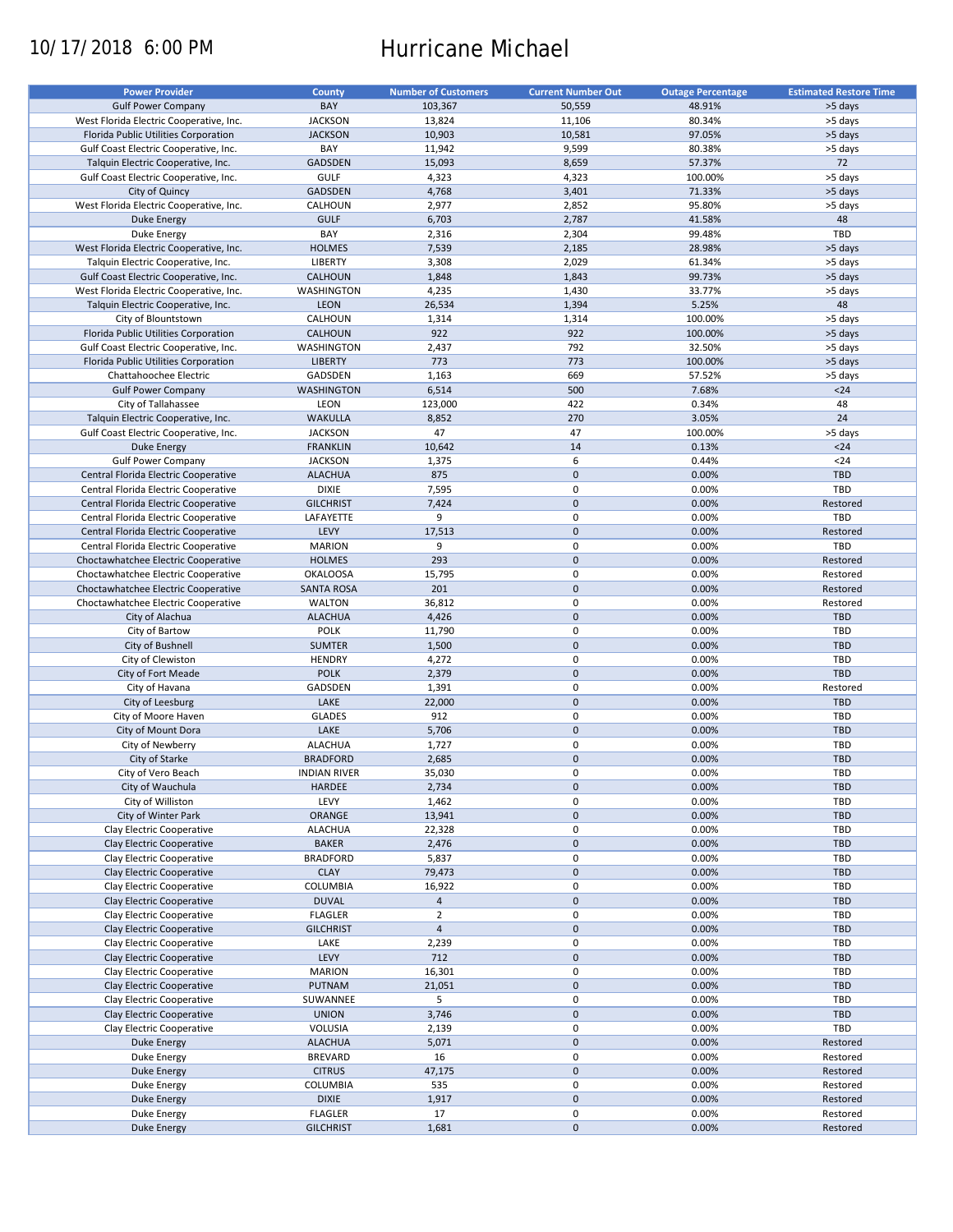## 10/17/2018 6:00 PM Hurricane Michael

| Duke Energy                                        | <b>HAMILTON</b>     | 3,021          | 0                   | 0.00% | Restored   |
|----------------------------------------------------|---------------------|----------------|---------------------|-------|------------|
| <b>Duke Energy</b>                                 | HARDEE              | 2,746          | $\mathbf 0$         | 0.00% | Restored   |
|                                                    |                     |                |                     |       |            |
| Duke Energy                                        | <b>HERNANDO</b>     | 11,823         | 0                   | 0.00% | Restored   |
| <b>Duke Energy</b>                                 | <b>HIGHLANDS</b>    | 54,128         | $\mathbf 0$         | 0.00% | Restored   |
|                                                    |                     | 24             | 0                   | 0.00% |            |
| Duke Energy                                        | HILLSBOROUGH        |                |                     |       | Restored   |
| <b>Duke Energy</b>                                 | <b>JEFFERSON</b>    | 4,829          | $\mathbf 0$         | 0.00% | Restored   |
| Duke Energy                                        | LAFAYETTE           | 880            | 0                   | 0.00% | Restored   |
|                                                    |                     |                | $\mathbf 0$         |       |            |
| <b>Duke Energy</b>                                 | LAKE                | 85,247         |                     | 0.00% | Restored   |
| Duke Energy                                        | LEON                | 66             | 0                   | 0.00% | Restored   |
| Duke Energy                                        | LEVY                | 3,840          | $\mathbf 0$         | 0.00% | Restored   |
|                                                    |                     |                |                     |       |            |
| Duke Energy                                        | <b>MADISON</b>      | 4,037          | 0                   | 0.00% | Restored   |
| <b>Duke Energy</b>                                 | <b>MARION</b>       | 66,784         | $\mathbf 0$         | 0.00% | Restored   |
| Duke Energy                                        | ORANGE              | 370,927        | 0                   | 0.00% | Restored   |
|                                                    |                     |                |                     |       |            |
| Duke Energy                                        | <b>OSCEOLA</b>      | 48,545         | $\mathbf 0$         | 0.00% | Restored   |
| Duke Energy                                        | PASCO               | 140,774        | 0                   | 0.00% | Restored   |
| <b>Duke Energy</b>                                 | <b>PINELLAS</b>     | 526,150        | $\mathbf 0$         | 0.00% | Restored   |
|                                                    |                     |                |                     |       |            |
| Duke Energy                                        | <b>POLK</b>         | 103,167        | $\pmb{0}$           | 0.00% | Restored   |
| <b>Duke Energy</b>                                 | SEMINOLE            | 154,215        | $\pmb{0}$           | 0.00% | Restored   |
|                                                    |                     |                |                     |       |            |
| Duke Energy                                        | SUMTER              | 10,453         | $\pmb{0}$           | 0.00% | Restored   |
| <b>Duke Energy</b>                                 | SUWANNEE            | 833            | $\pmb{0}$           | 0.00% | Restored   |
| Duke Energy                                        | <b>TAYLOR</b>       | 6,261          | $\pmb{0}$           | 0.00% | Restored   |
|                                                    |                     |                |                     |       |            |
| <b>Duke Energy</b>                                 | <b>VOLUSIA</b>      | 81,049         | $\pmb{0}$           | 0.00% | Restored   |
| Duke Energy                                        | WAKULLA             | 7,063          | 0                   | 0.00% | Restored   |
| Escambia River Electric Cooperative, Inc.          | <b>ESCAMBIA</b>     |                | $\pmb{0}$           | 0.00% | <b>TBD</b> |
|                                                    |                     | 3,452          |                     |       |            |
| Escambia River Electric Cooperative, Inc.          | <b>SANTA ROSA</b>   | 7,544          | 0                   | 0.00% | TBD        |
| Florida Keys Electric Cooperative                  | <b>MONROE</b>       | 31,941         | $\pmb{0}$           | 0.00% | <b>TBD</b> |
|                                                    |                     |                |                     |       |            |
| Florida Power and Light Company                    | <b>ALACHUA</b>      | 1,245          | $\pmb{0}$           | 0.00% | TBD        |
| Florida Power and Light Company                    | <b>BAKER</b>        | 5,516          | $\pmb{0}$           | 0.00% | <b>TBD</b> |
| Florida Power and Light Company                    | <b>BRADFORD</b>     | 4,070          | 0                   | 0.00% | TBD        |
|                                                    |                     |                |                     |       |            |
| Florida Power and Light Company                    | <b>BREVARD</b>      | 312,828        | $\mathsf{O}\xspace$ | 0.00% | <b>TBD</b> |
| Florida Power and Light Company                    | <b>BROWARD</b>      | 939,530        | 0                   | 0.00% | TBD        |
| Florida Power and Light Company                    | <b>CHARLOTTE</b>    | 116,579        | $\pmb{0}$           | 0.00% | <b>TBD</b> |
|                                                    |                     |                |                     |       |            |
| Florida Power and Light Company                    | <b>CLAY</b>         | 910            | 0                   | 0.00% | <b>TBD</b> |
| Florida Power and Light Company                    | <b>COLLIER</b>      | 215,499        | $\mathsf{O}\xspace$ | 0.00% | <b>TBD</b> |
|                                                    |                     |                |                     |       |            |
| Florida Power and Light Company                    | COLUMBIA            | 14,144         | 0                   | 0.00% | TBD        |
| Florida Power and Light Company                    | <b>DESOTO</b>       | 16,855         | $\pmb{0}$           | 0.00% | <b>TBD</b> |
| Florida Power and Light Company                    | <b>DUVAL</b>        | 9              | 0                   | 0.00% | TBD        |
|                                                    |                     |                |                     |       |            |
| Florida Power and Light Company                    | <b>FLAGLER</b>      | 59,608         | $\pmb{0}$           | 0.00% | <b>TBD</b> |
| Florida Power and Light Company                    | <b>GLADES</b>       | 3,508          | $\pmb{0}$           | 0.00% | TBD        |
| Florida Power and Light Company                    | HARDEE              | 33             | $\mathbf 0$         | 0.00% | <b>TBD</b> |
|                                                    |                     |                |                     |       |            |
| Florida Power and Light Company                    | <b>HENDRY</b>       | 9,892          | $\pmb{0}$           | 0.00% | TBD        |
| Florida Power and Light Company                    | <b>HIGHLANDS</b>    | 519            | $\mathbf 0$         | 0.00% | <b>TBD</b> |
| Florida Power and Light Company                    |                     | 57,796         | $\pmb{0}$           | 0.00% | TBD        |
|                                                    | <b>INDIAN RIVER</b> |                |                     |       |            |
| Florida Power and Light Company                    | LEE                 | 266,497        | $\mathbf 0$         | 0.00% | <b>TBD</b> |
| Florida Power and Light Company                    | MANATEE             | 188,203        | 0                   | 0.00% | TBD        |
|                                                    |                     |                |                     |       |            |
| Florida Power and Light Company                    | <b>MARTIN</b>       | 94,739         | $\mathbf 0$         | 0.00% | <b>TBD</b> |
| Florida Power and Light Company                    | MIAMI-DADE          | 1,138,406      | 0                   | 0.00% | TBD        |
| Florida Power and Light Company                    | <b>MONROE</b>       | 94             | $\mathbf 0$         | 0.00% | <b>TBD</b> |
|                                                    |                     |                |                     |       |            |
| Florida Power and Light Company                    | <b>NASSAU</b>       | 22,701         | 0                   | 0.00% | TBD        |
| Florida Power and Light Company                    | OKEECHOBEE          | 20,142         | $\pmb{0}$           | 0.00% | <b>TBD</b> |
| Florida Power and Light Company                    |                     | 3              |                     |       | TBD        |
|                                                    | ORANGE              |                | 0                   | 0.00% |            |
| Florida Power and Light Company                    | <b>OSCEOLA</b>      | $\overline{3}$ | $\mathbf 0$         | 0.00% | <b>TBD</b> |
| Florida Power and Light Company                    | PALM BEACH          | 750,041        | 0                   | 0.00% | TBD        |
|                                                    |                     |                |                     |       |            |
| Florida Power and Light Company                    | <b>PUTNAM</b>       | 20,144         | $\mathsf{O}\xspace$ | 0.00% | <b>TBD</b> |
| Florida Power and Light Company                    | SARASOTA            | 270,158        | 0                   | 0.00% | TBD        |
| Florida Power and Light Company                    | SEMINOLE            | 55,586         | $\mathsf{O}\xspace$ | 0.00% | <b>TBD</b> |
|                                                    |                     |                |                     |       |            |
| Florida Power and Light Company                    | ST. JOHNS           | 91,015         | 0                   | 0.00% | TBD        |
| Florida Power and Light Company                    | ST. LUCIE           | 129,369        | $\mathsf{O}\xspace$ | 0.00% | <b>TBD</b> |
| Florida Power and Light Company                    | SUWANNEE            | 5,025          | 0                   | 0.00% | TBD        |
|                                                    |                     |                |                     |       |            |
| Florida Power and Light Company                    | <b>UNION</b>        | 1,637          | $\pmb{0}$           | 0.00% | <b>TBD</b> |
| Florida Power and Light Company                    | VOLUSIA             | 179,598        | 0                   | 0.00% | TBD        |
| Florida Public Utilities Corporation               | NASSAU              | 15,989         | $\mathsf{O}\xspace$ | 0.00% | Restored   |
|                                                    |                     |                |                     |       |            |
| Fort Pierce Utilities Authority                    | ST. LUCIE           | 27,630         | 0                   | 0.00% | TBD        |
| Gainesville (Gainesville Regional Utilities - GRU) | <b>ALACHUA</b>      | 94,473         | $\pmb{0}$           | 0.00% | <b>TBD</b> |
| Glades Electric Cooperative, Inc.                  | <b>GLADES</b>       | 3,015          | 0                   | 0.00% | TBD        |
|                                                    |                     |                |                     |       |            |
| Glades Electric Cooperative, Inc.                  | HARDEE              | $\mathbf 0$    | $\pmb{0}$           |       | <b>TBD</b> |
| Glades Electric Cooperative, Inc.                  | <b>HENDRY</b>       | 3,530          | 0                   | 0.00% | <b>TBD</b> |
| Glades Electric Cooperative, Inc.                  | <b>HIGHLANDS</b>    | 7,321          | $\pmb{0}$           | 0.00% | TBD        |
|                                                    |                     |                |                     |       |            |
| Glades Electric Cooperative, Inc.                  | OKEECHOBEE          | 2,278          | 0                   | 0.00% | <b>TBD</b> |
| Green Cove Springs Electric                        | <b>CLAY</b>         | 3,889          | $\mathsf{O}\xspace$ | 0.00% | TBD        |
|                                                    | <b>WALTON</b>       | 100            | 0                   | 0.00% | TBD        |
| Gulf Coast Electric Cooperative, Inc.              |                     |                |                     |       |            |
| <b>Gulf Power Company</b>                          | <b>ESCAMBIA</b>     | 152,984        | $\pmb{0}$           | 0.00% | Restored   |
| <b>Gulf Power Company</b>                          | <b>HOLMES</b>       | 2,572          | 0                   | 0.00% | Restored   |
| <b>Gulf Power Company</b>                          | <b>OKALOOSA</b>     | 94,172         | $\mathsf{O}\xspace$ | 0.00% | Restored   |
|                                                    |                     |                |                     |       |            |